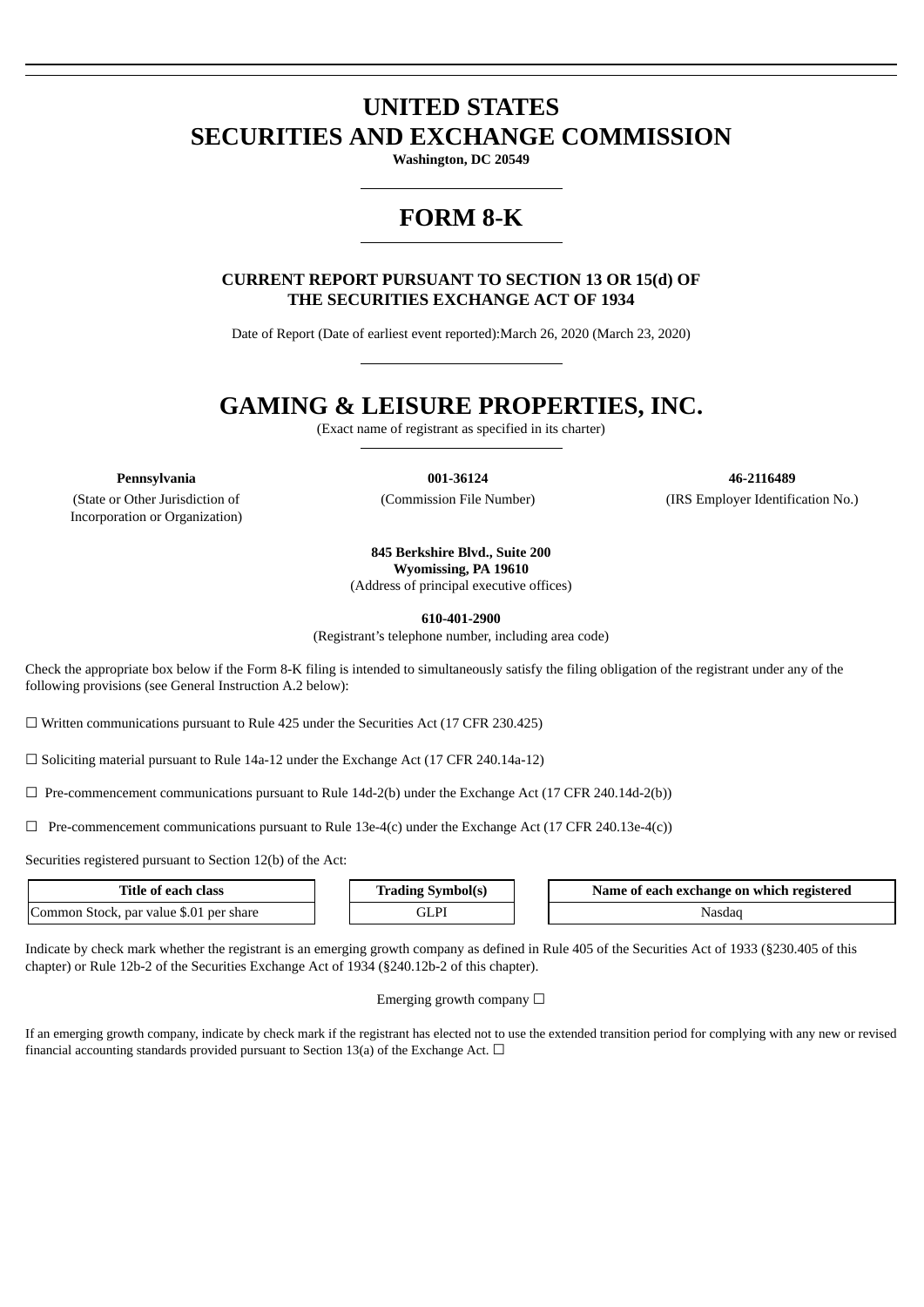#### Item 5.05 Amendments to the Registrant's Code of Ethics, or Waiver of a Provision of the Code of Ethics.

On March 26, 2020, the board of directors (the "Board") of Gaming and Leisure Properties, Inc. (the "Company") approved amendments to the Company's Code of Business Conduct (the "Code of Conduct"). The amendments add additional information about the Company's policies concerning equal employment opportunity, non-discrimination, anti-harassment, anti-bribery, and health and safety, among others, and clarifies the section regarding reporting suspected violations. The amended Code of Conduct does not result in any waiver to any officer, director or employee of the Company, explicit or implicit, from any provision of the Code of Conduct as in effect prior to the Board's action to amend the Code of Conduct. The amended Code of Conduct is applicable to all directors, officers and employees of the Company and its subsidiaries.

The amended Code of Conduct is available at the Company's website, www.glpropinc.com, under the "About" section. The foregoing summary of the amended Code of Conduct is subject to and qualified in its entirety by reference to the full text of the amended Code of Conduct. The other contents of the website are not incorporated by reference herein or made a part hereof for any purpose.

#### **Item 7.01 Regulation FD Disclosure.**

On March 23, 2020, the Company issued a press release (the "Press Release") announcing that the Company is withdrawing its first quarter and full year 2020 guidance previously issued on February 20, 2020, due to increased uncertainty related to the impact of the novel Coronavirus (COVID-19). The Company also provided an update on the Company's business in the Press Release. A copy of the Press Release is attached hereto as Exhibit 99.1 and is incorporated herein by reference.

The information in this Current Report on Form 8-K, including Exhibit 99.1, shall not be deemed "filed" for the purposes of Section 18 of the Securities Exchange Act of 1934, as amended (the "Exchange Act"), or otherwise subject to the liabilities of that section, nor shall it be deemed incorporated by reference in any filing under the Securities Act of 1933, as amended, or the Exchange Act, except as shall be expressly set forth by specific reference in such filing.

#### **Item 9.01. Financial Statements and Exhibits.**

(d) **Exhibits**

| Exhibit<br>Number | Description                                                                                                   |
|-------------------|---------------------------------------------------------------------------------------------------------------|
| 99.1              | Press Release, dated March 23, 2020                                                                           |
| 104               | The cover page from the Company's Current Report on Form 8-K, dated March 26, 2020, formatted in Inline XBRL. |

\* \* \*

2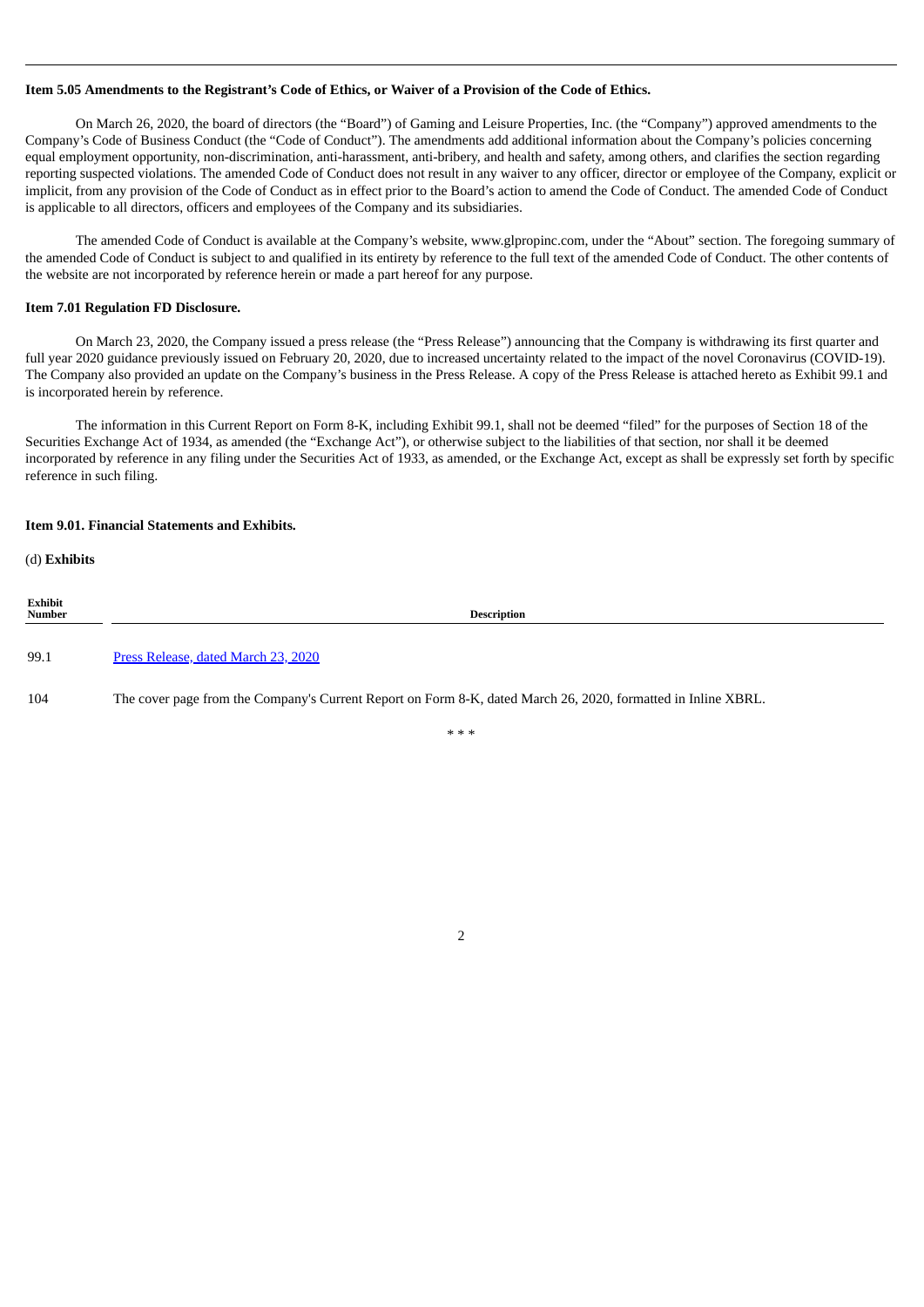## **SIGNATURE**

Pursuant to the requirements of the Securities Exchange Act of 1934, the Registrant has duly caused this report to be signed on its behalf by the undersigned thereunto duly authorized.

Dated: March 26, 2020 GAMING AND LEISURE PROPERTIES, INC.

By: /s/ Steven T. Snyder Name: Steven T. Snyder Title: Chief Financial Officer

3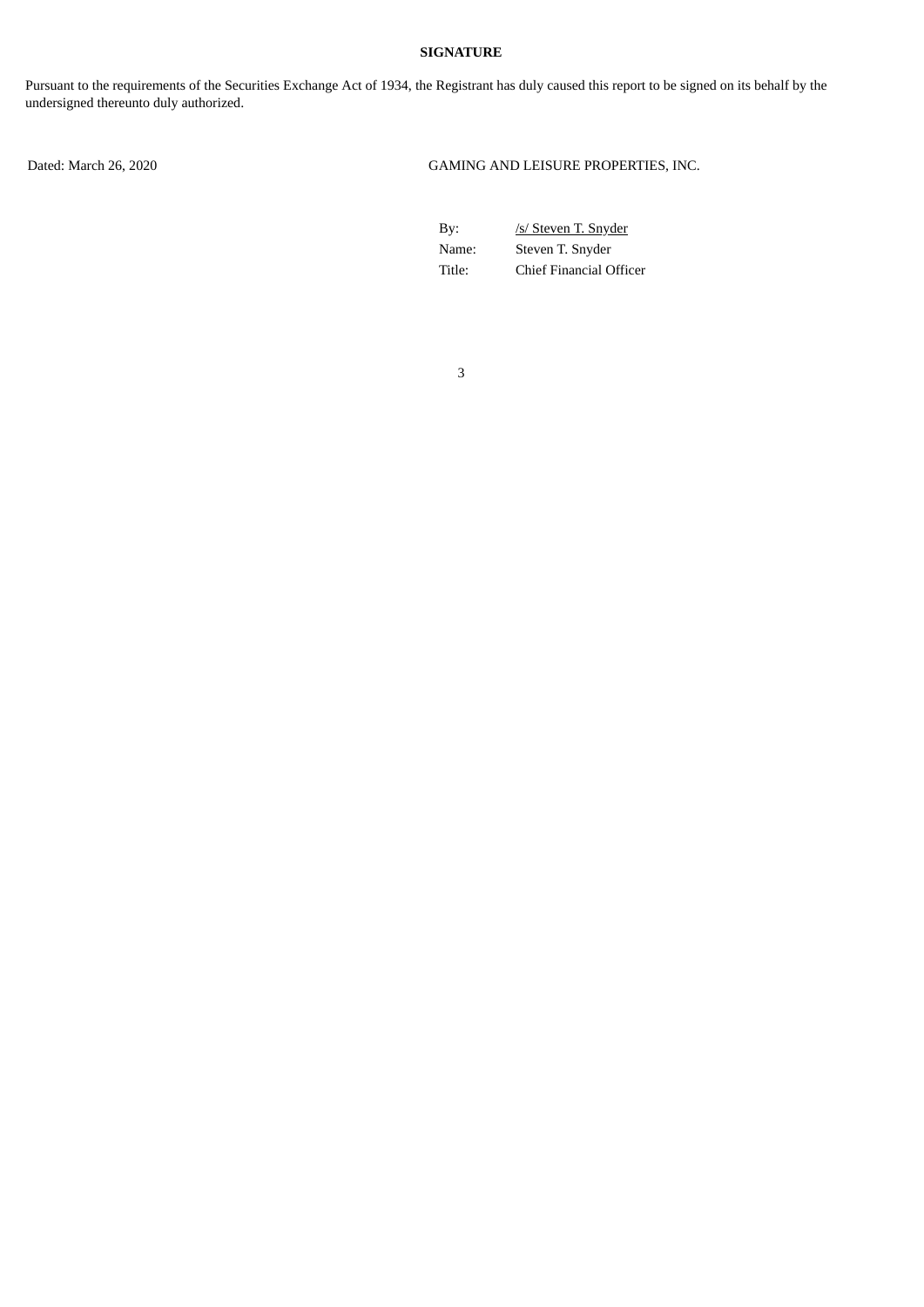<span id="page-3-0"></span>

## **GAMING AND LEISURE PROPERTIES, INC. PROVIDES BUSINESS UPDATE**

**WYOMISSING, PA. — March 23, 2020** — Gaming and Leisure Properties, Inc. (NASDAQ: GLPI) (the "Company"), today provided an update on its business given the evolving situation surrounding the nationwide spread of COVID-19 and the related efforts to contain the virus. The Company's properties reported strong Gross Gaming Revenue in January and February that exceeded its internal projections. However, management is currently monitoring ongoing events to better understand the timeline and geographic footprint of interruptions to the operations of properties since state and regulatory authorities began mandating the closure of its tenants' gaming facilities on March 13, 2020. In addition, the Company's wholly-owned and operated TRS operating properties - Hollywood Casino Baton Rouge and Hollywood Casino Perryville - are following government directives for closure and will continue to follow precautionary guidelines once they re-open. Given the current operating environment and the need to have a clearer understanding of the timeline and impact related to the interruption to property operations, the Company today is withdrawing the 2020 guidance it provided on February 20, 2020.

The Company's focus remains on maintaining a strong balance sheet, liquidity, and financial flexibility through an indefinite period of property closures and it recently drew just over \$530 million on its revolving credit facility to provide additional near-term liquidity.

Peter Carlino, Chairman and Chief Executive Officer, commented, "Our management team has a long track record of managing through challenging market conditions, as do the management teams at our portfolio of 42 gaming and related facilities where we own the underlying real estate. In addition, our assets remain a strong and integral component of state budgets across the country given their relevance and significance to tax revenue generation. As the properties in our portfolio begin to open and start the process of returning to normalized operations, our geographically diversified portfolio stands to play an important role in the recovery process, providing a significant source of employment and an equally significant source of state tax revenue generation."

### **About Gaming and Leisure Properties**

GLPI is engaged in the business of acquiring, financing, and owning real estate property to be leased to gaming operators in triple-net lease arrangements, pursuant to which the tenant is responsible for all facility maintenance, insurance required in connection with the leased properties and the business conducted on the leased properties, taxes levied on or with respect to the leased properties and all utilities and other services necessary or appropriate for the leased properties and the business conducted on the leased properties. GLPI expects to grow its portfolio by pursuing opportunities to acquire additional gaming facilities to lease to gaming operators. GLPI also intends to diversify its portfolio over time, including by acquiring properties outside the gaming industry to lease to third parties. GLPI elected to be taxed as a REIT for United States federal income tax purposes commencing with the 2014 taxable year and was the first gaming-focused REIT in North America.

#### **Forward-Looking Statements**

This press release includes "forward-looking statements" within the meaning of Section 27A of the Securities Act and Section 21E of the Securities Exchange Act of 1934, as amended, including our expectations regarding future acquisitions and expected 2019 dividend payments. Forward-looking statements can be identified by the use of forward-looking terminology such as "expects," "believes," "estimates," "intends," "may," "will," "should" or "anticipates" or the negative or other variation of these or similar words, or by discussions of future events, strategies or risks and uncertainties. Such forward looking statements are inherently subject to risks, uncertainties and assumptions about GLPI and its subsidiaries, including risks related to the following: the effect of pandemics such as COVID-19 on the business operations of our tenants and their continued ability to pay us rent in a timely manner or at all; the availability of and the ability to identify suitable and attractive acquisition and development opportunities and the ability to acquire and lease those properties on favorable terms; the ability to receive, or delays in obtaining, the regulatory approvals required to own and/or operate its properties, or other delays or impediments to completing acquisitions or projects; GLPI's ability to maintain its status as a REIT; our ability to access capital through debt and equity markets in amounts